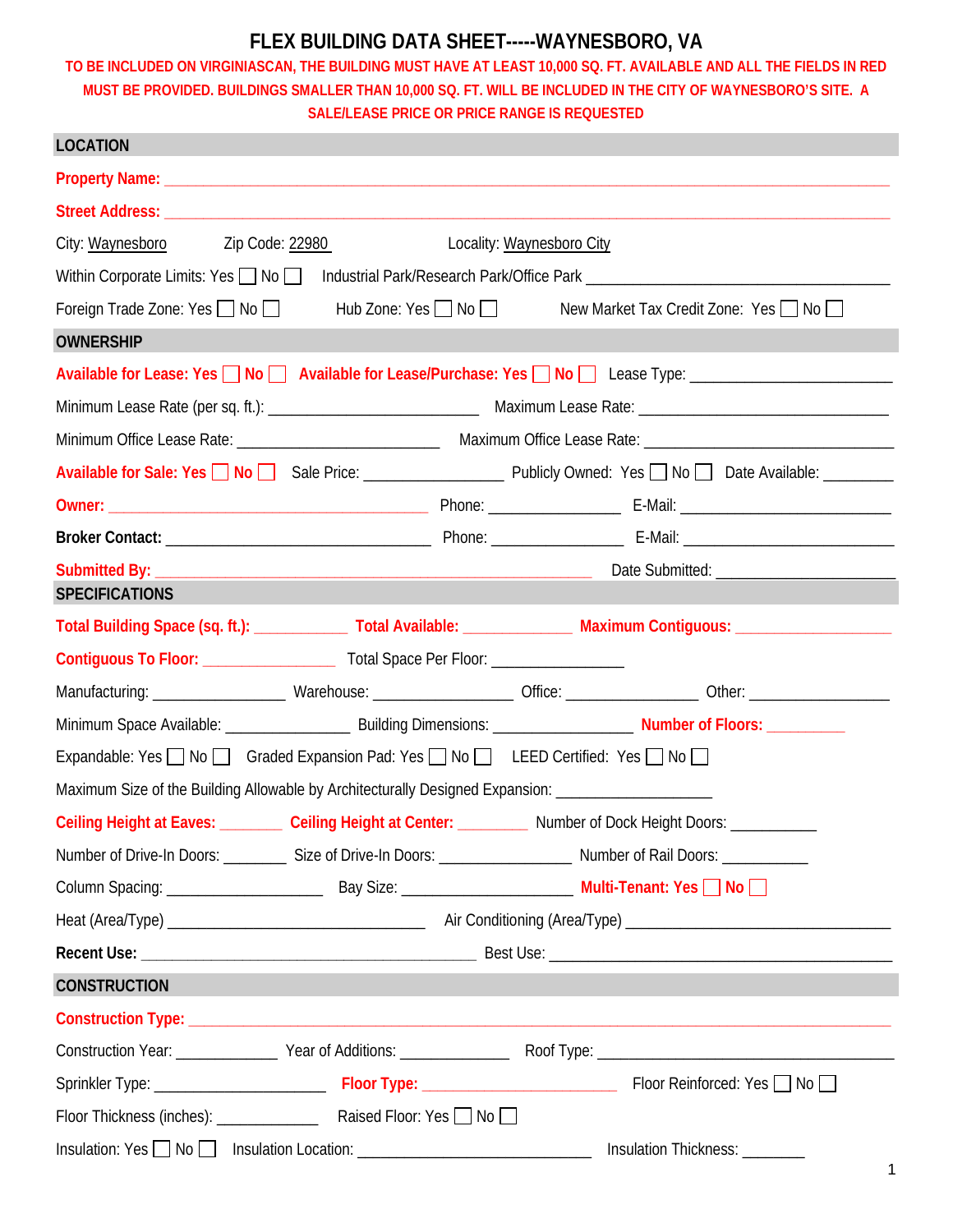| <b>SITE SPECIFICATIONS</b>                                                                                           |  |  |  |  |
|----------------------------------------------------------------------------------------------------------------------|--|--|--|--|
| Site Acreage: ______________ Additional Acreage Available: _______________ Conforms to Present Zoning: Yes $\Box$ No |  |  |  |  |
|                                                                                                                      |  |  |  |  |
|                                                                                                                      |  |  |  |  |
| On-Site Parking: Yes □ No □ Number of Employee Parking Spaces: ________________                                      |  |  |  |  |
| <b>ENVIRONMENTAL</b>                                                                                                 |  |  |  |  |
| U.S. Army Corps Certified Wetland Study Available: Yes $\Box$ No $\Box$                                              |  |  |  |  |
| Phase I Environmental Audit Available: Yes   No   Phase II Environmental Audit Available: Yes   No                   |  |  |  |  |
|                                                                                                                      |  |  |  |  |
| Remediation Plan: Yes   No   DEQ Status Letter: Yes   No                                                             |  |  |  |  |
| <b>FEATURES</b>                                                                                                      |  |  |  |  |
| <b>Call Center</b>                                                                                                   |  |  |  |  |
| Call Center: Yes No Call Center Space (sq. ft.): ________________ Number of Workstations: _______________            |  |  |  |  |
| Plug and Play: Yes $\Box$ No $\Box$                                                                                  |  |  |  |  |
| Data Center                                                                                                          |  |  |  |  |
| Data Center: Yes   No   Data Center Space (sq. ft.): ___________________________                                     |  |  |  |  |
| Cranes                                                                                                               |  |  |  |  |
| Number of Cranes: _______________ Minimum Crane Capacity (tons) _____________ Maximum Crane Capacity: __________     |  |  |  |  |
| Minimum Clearance Under Hook (feet): ___________________ Engineered Crane Capacity: _______________                  |  |  |  |  |
| <b>Food Processing</b>                                                                                               |  |  |  |  |
|                                                                                                                      |  |  |  |  |
|                                                                                                                      |  |  |  |  |
| Clean Room                                                                                                           |  |  |  |  |
|                                                                                                                      |  |  |  |  |
| Lab Space                                                                                                            |  |  |  |  |
|                                                                                                                      |  |  |  |  |
|                                                                                                                      |  |  |  |  |
|                                                                                                                      |  |  |  |  |
|                                                                                                                      |  |  |  |  |
|                                                                                                                      |  |  |  |  |
| <b>Other</b>                                                                                                         |  |  |  |  |
| Computer Room: Yes No State Teatures: Computer Computer Room: Yes No State Teatures:                                 |  |  |  |  |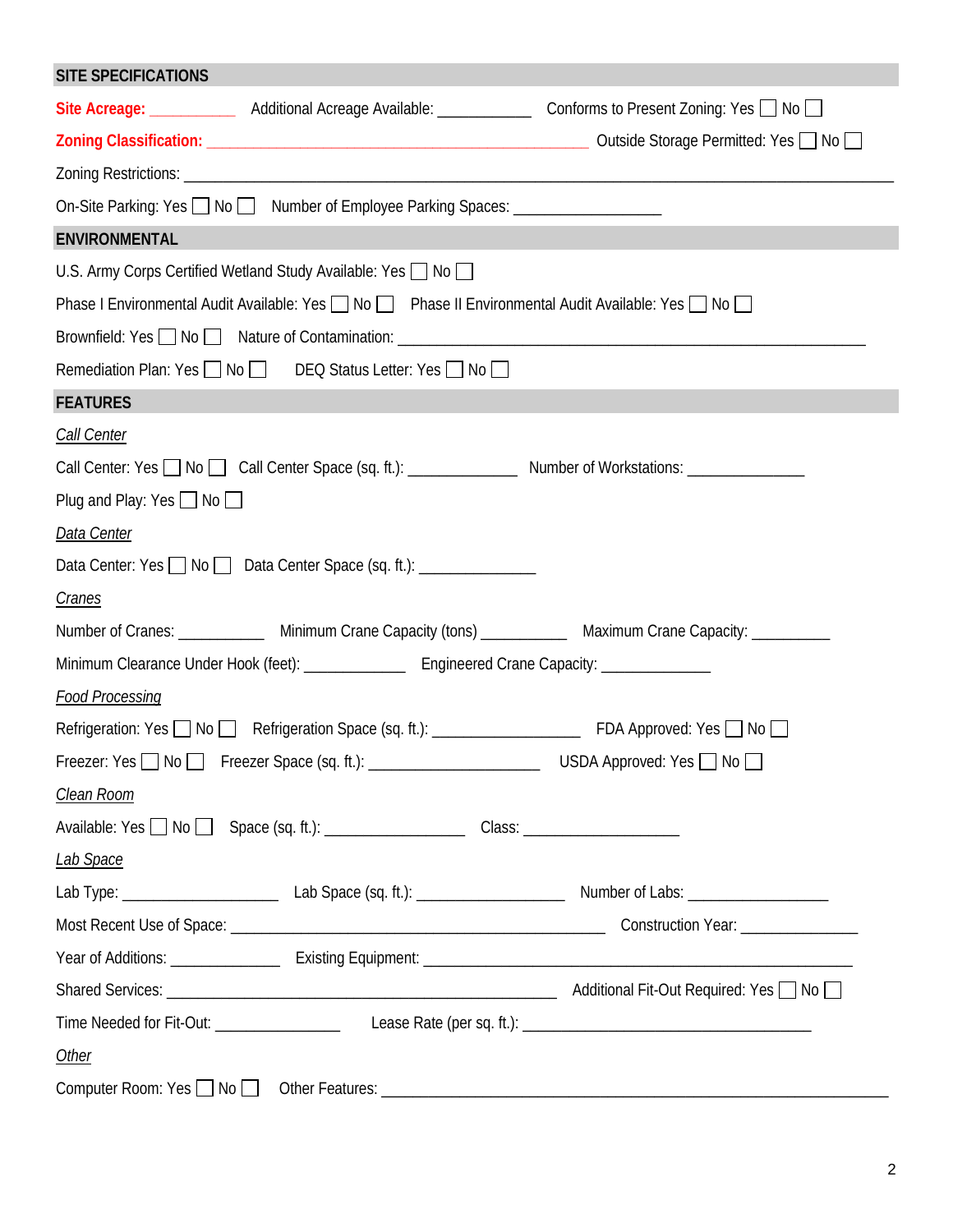## **UTILITIES**

| <b>Electric Power</b>                                                                                      |
|------------------------------------------------------------------------------------------------------------|
| Redundant: Yes □ No                                                                                        |
|                                                                                                            |
|                                                                                                            |
| <b>Natural Gas</b>                                                                                         |
| Name of Supplier: Columbia Gas of VA Distance from Property (feet): ______                                 |
| Line Size (inches): _______________ Pressure (psi): __________________ Propane Equipped: Yes □ No          |
| Water                                                                                                      |
| Water Provider: City of Waynesboro Distance from Property (feet): ______                                   |
|                                                                                                            |
|                                                                                                            |
| On-Site Treatment Plant: Yes   No   Well Capacity (gpd): _______________________                           |
| <b>Sewer</b>                                                                                               |
| Sewer Provider: City of Waynesboro Distance from Property (feet): ______                                   |
|                                                                                                            |
|                                                                                                            |
| On-Site Treatment Plant: Yes Mo Septic System Capacity (gpd): __________________                           |
| Telecommunications                                                                                         |
|                                                                                                            |
|                                                                                                            |
|                                                                                                            |
| Wireless Broadband: Yes   No   Sonet Ring: Yes   No                                                        |
|                                                                                                            |
| <b>TRANSPORTATION</b>                                                                                      |
| <u>Rail</u>                                                                                                |
|                                                                                                            |
| Served by Rail Siding: Yes □ No □ If no, can rail siding be installed: Yes □ No □ Distance (feet): _______ |
| Highway                                                                                                    |
|                                                                                                            |
| <b>Water</b>                                                                                               |
|                                                                                                            |